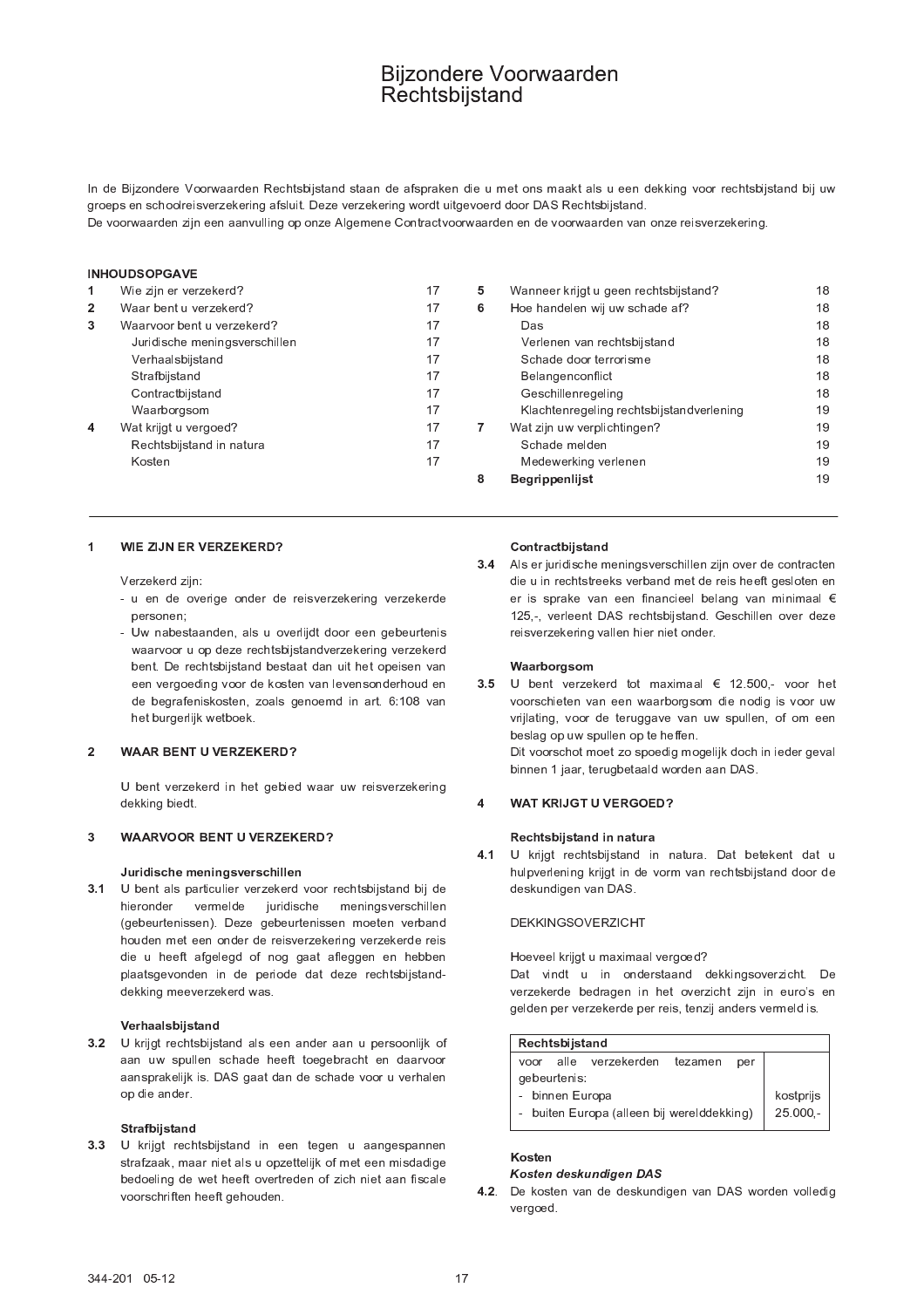### Externe kosten

- 4.3 DAS vergoedt tot maximaal de op het dekkingsoverzicht vermelde bedragen per juridisch meningsverschil de volgende externe kosten:
	- de kosten van de externe deskundigen die DAS inschakelt:
	- de kosten van getuigen die u van de rechter moet betalen:
	- uw deel van de kosten voor de mediator die DAS inschakelt;
	- de proceskosten die u moet betalen;
	- de noodzakelijke reis- en verblijfkosten die u in overleg met DAS maakt, omdat een buitenlandse rechter eist dat u persoonlijk aanwezig bent of als de ingeschakelde advocaat uw aanwezigheid dringend wenst;
	- de kosten die te maken hebben met de ten uitvoerlegging van een vonnis.

#### 5 **WANNEER KRIJGT U GEEN RECHTSBIJSTAND?**

Houdt het juridisch meningsverschil verband met het onbevoegd besturen van een voer- of vaartuig? Dan krijgt u geen rechtsbijstand.

#### $6\phantom{a}$ HOE HANDELEN WIJ UW SCHADE AF?

# **DAS**

6.1 Wij hebben voor deze verzekering een overeenkomst gesloten met DAS Nederlandse Rechtsbijstand Verzekeringsmaatschappij N.V.

DAS is de uitvoerder en verleent rechtsbijstand. U krijgt rechtsbijstand in natura. Dat betekent dat u hulpverlening krijgt in de vorm van rechtsbijstand door de deskundigen van DAS.

### Verlenen van rechtsbijstand Haalbaarheid

- 6.2 DAS informeert u over de haalbaarheid van uw zaak en overlegt met u over de aanpak. DAS kan ook besluiten de verlening van rechtsbijstand (voor een deel) over te dragen aan een deskundige die niet bij DAS werkt. Zo iemand noemen we een externe deskundige. U machtigt DAS om opdrachten namens u te geven.
- 6.3 Is er geen redelijke kans (meer) om het gewenste resultaat te bereiken? Dan verleent DAS geen rechtsbijstand  $(m\rho\rho r)$

### Andere betrokkenen

- 6.4 Zijn er behalve u ook andere betrokkenen die actie (willen) voeren? Dan zijn er naar keuze van DAS 3 mogelijkheden: - een deskundige van DAS verleent rechtsbijstand;
	- DAS schakelt één externe deskundige in die aan alle
	- betrokkenen samen rechtsbijstand verleent; of
	- DAS vergoedt uw evenredige deel in de totale rechtsbijstandkosten van alle betrokkenen.

# DAS of advocaat verleent rechtsbijstand

- 6.5 DAS verleent zelf rechtsbijstand of besteedt dit uit aan een advocaat, naar keuze van DAS. In de volgende gevallen mag u zelf één advocaat kiezen:
	- als bijstand door een advocaat in een gerechtelijke of administratieve procedure verplicht is;
	- als er sprake is van een belangenconflict. Zie hiervoor artikel 6.8.
- 6.6 Dient uw zaak in Nederland, dan kunt u alleen een advocaat kiezen die in Nederland is ingeschreven of

kantoor houdt. Dient uw zaak in het buitenland, dan moet de advocaat bij het gerecht in dat land zijn ingeschreven. In alle andere gevallen kiest DAS de advocaat.

# Schade door terrorisme

6.7 Schade door terrorisme vergoeden we volgens het Protocol afwikkeling claims van de Nederlandse herverzekeringsmaatschappij voor Terrorismeschaden N.V. De volledige tekst van dit Protocol vindt u op www.terrorismeverzekerd.nl of op onze website. Of bel ons voor een papieren versie.

### Belangenconflict

- 6.8 Het komt voor dat beide partijen in een juridisch meningsverschil recht hebben op rechtsbijstand door DAS. Dan is er een belangenconflict. Wat er dan gebeurt, hangt af van de situatie:
	- is het een meningsverschil tussen u en een van de andere verzekerden op dezelfde polis? Dan krijgt alleen u rechtsbijstand van DAS;
	- is het een meningsverschil tussen 2 andere verzekerden op dezelfde polis? Dan geeft DAS alleen rechtsbijstand aan de verzekerde die u aanwijst;
	- is het een meningsverschil tussen 2 verzekerden op 2 verschillende polissen? Dan hebben beide verzekerden recht op rechtsbijstand door een advocaat naar eigen keuze.

# Geschillenregeling

6.9 Bent u het niet eens met DAS over de haalbaarheid van uw zaak? Of over de manier waarop DAS uw zaak behandelt? Dan kunt u DAS schriftelijk vragen om dit verschil van mening voor te leggen aan een advocaat naar uw keuze.

Deze advocaat krijgt alle informatie en stukken over het verschil van mening. Ook kan hij u vragen naar uw standpunt. Vervolgens geeft de advocaat zijn oordeel. Aan dit oordeel moet DAS zich houden. DAS betaalt de kosten van de advocaat. Deze kosten staan los van het maximumbedrag waarvoor u verzekerd bent.

- 6.10 Bent u het niet eens met het oordeel van de advocaat, dan kunt u de behandeling van uw zaak voor eigen rekening en risico voortzetten. Krijgt u in een onherroepelijk vonnis helemaal of voor een deel gelijk, dan vergoedt DAS alsnog de redelijk gemaakte kosten van rechtsbijstand tot maximaal het bedrag waarvoor u verzekerd bent.
- 6.11 Als DAS de behandeling overdraagt aan een externe deskundige, mag dat niet de advocaat zijn die het oordeel heeft gegeven en ook niet een kantoorgenoot van die advocaat
- 6.12 Het recht om een verschil van mening voor te leggen aan een rechter verjaart 1 jaar nadat DAS haar standpunt schriftelijk aan u bekendmaakte.
- 6.13 Deze geschillenregeling geldt niet voor juridische meningsverschillen die u hebt met een advocaat of met een externe deskundige.
- 6.14 Deskundigen van DAS zijn aansprakelijk voor schade die zij maken door het verlenen van rechtsbijstand tot het bedrag dat in hun beroepsaansprakelijkheidsverzekering staat. Een kopie van de polis met de voorwaarden kunt u inzien bij DAS.